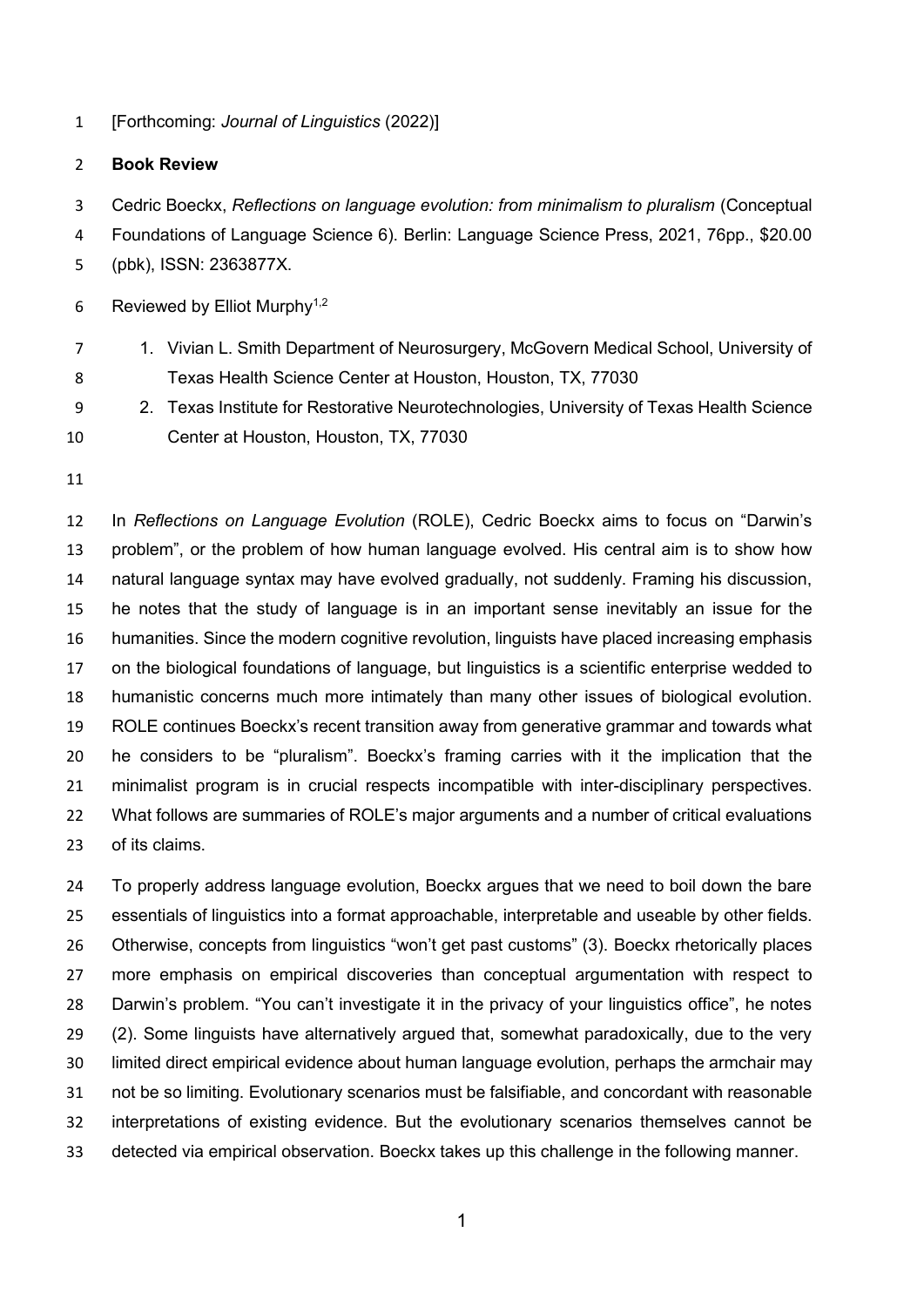The research program that ROLE seems most sympathetic to appears to be the work of Simon Kirby and collaborators. The *iterated learning paradigm* examines artificial grammar processing to unearth generic biases that drive the learning process. Boeckx notes that "critics are quick to point out that this line of work implements the cognitive biases by brute force, and does not show how these evolve organically, as must have happened in the course of (biological) evolution" (28). He deems this line of criticism "unfair" – yet perhaps not inaccurate. Boeckx's overall preference is to think of language as "a collection of (generic) cognitive biases" (29). He does not provide much discussion of what these biases are, and how they can account for natural language syntax: "I suspect there are likely to be very many, associated with general notions like memory, attention, salience, etc" (29). It is surely reasonable to try and cash out as much of language as we can using generic biases, but ROLE would be more convincing if some examples were provided to the reader of how these accounts are superior. For instance, ROLE provides no motivations for why any specific minimalist analysis of linguistic phenomena should be rejected, which until recently he appears to have endorsed (Murphy 2015). Boeckx seems to agree with generativists on the uniqueness of the core trait (unbounded hierarchical recursion) and its possible mechanism (Merge/labeling), but throughout ROLE he engages in discussions that imply that he has some alternative explanation at hand, that never quite materializes.

 Boeckx argues that aspects of language that can more readily be compared with non-human cognitive faculties are ripe for evolutionary study. That is, components of language "that don't manipulate (parts of) sentences" and are fundamentally lower-level computations seem "ideally suited for fruitful comparisons" with other species (3). Boeckx's previous book was entitled *Elementary Syntactic Structures* (Boeckx 2014), a reference to Chomsky (1957). His new book is a reference to Chomsky (1975), *Reflections on Language*, adding *Evolution* to the title. We might expect that his next book will explore *Paleoanthropological Aspects of the Theory of Syntax*, although Boeckx never explicitly renounces his earlier minimalist work – but it seems implicit. The reader of ROLE would benefit if Boeckx clearly spelled out which aspects of his previous work we should consider part of his current thinking, and which parts should be left aside. For instance, Boeckx claims that binary set-formation/Merge is an appropriate way to frame "core" language, but at the same time seems to think that it is not relevant for evolutionary investigations. He notes that "[w]hat's clear in the context of Darwin's Problem is that language is not a thing. It is many things put together: it's a mosaic, a patchwork, a complex system". These types of statements occur throughout the book, and it is unclear what their explanatory value is. What does it mean to say that language "is not a thing"?

 Boeckx "takes the language faculty to be akin to an exocentric compound: all parts are needed to make a unique whole, but none of the parts, on their own, are unique" (4). The impression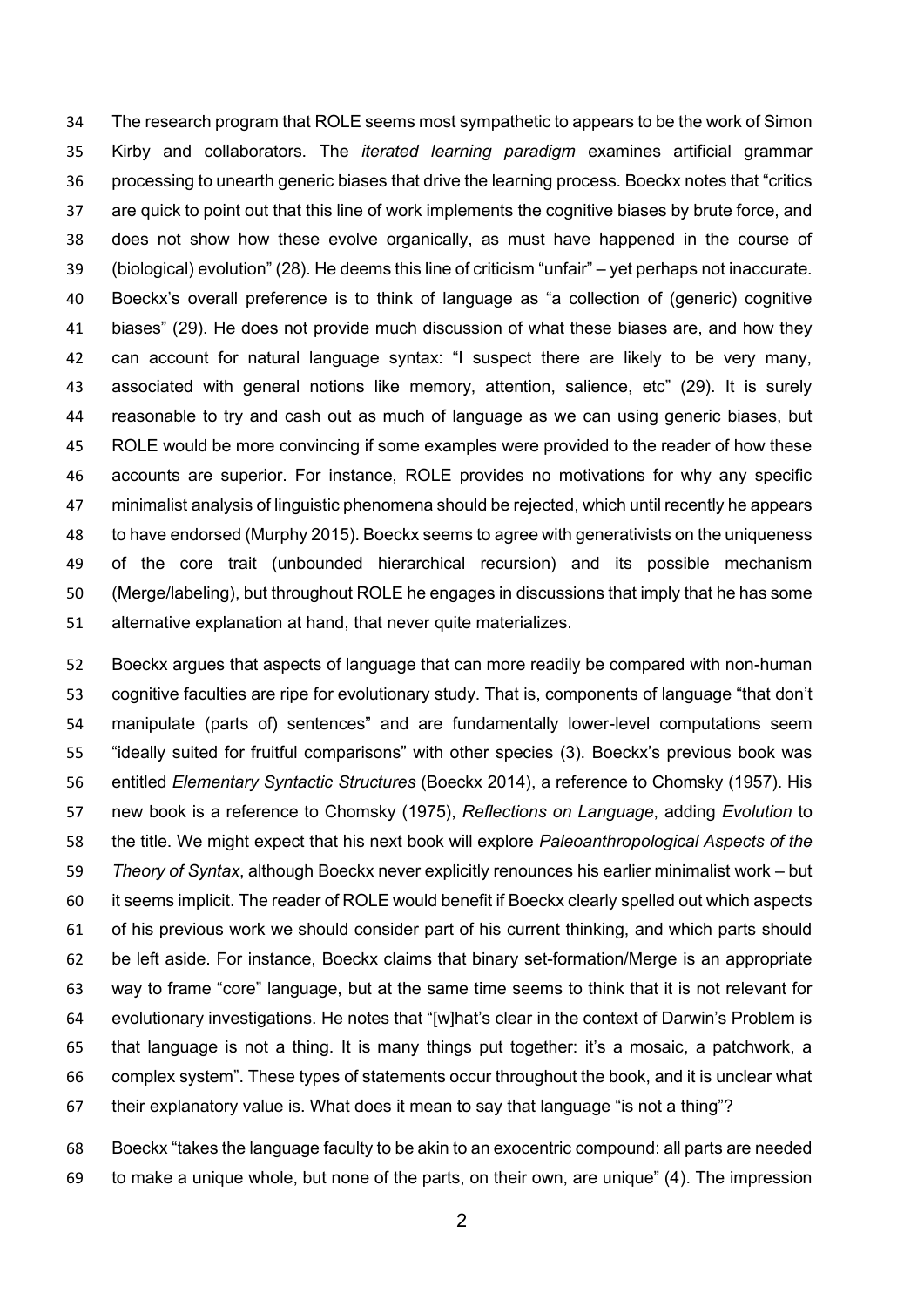that the reader gets is that because treating language as a constellation of domain-general processes is more amenable for gradualist evolutionary researchers, then linguists should think of language in this manner. This constitutes an unusual methodology: If X is *easier* to 73 study via framework P than via framework Q, then assume that the internal nature of X concords with the predictions of P. There are many reasons to doubt ROLE's gradualist perspective, including the observation that Merge seems to have remained unemcumbered and stable (i.e., there are not different kinds of recursion across languages), which suggests that it is a recent trait and not subject to many evolutionary pressures. Merge is clearly not different in signed languages, and so issues pertaining of the gradual linking of sensorimotor apparatus to Merge do not appear to be relevant, at least with respect to the intial emergence of narrow syntax.

 Another major thesis in ROLE concerns Boeckx's effort to show that the language change/evolution dichotomy should be dispelled. He presents the following example: Domesticated finches produce songs of greater complexity than wild white-rumped munias. Boeckx asks: "If we were to refer to these song repertoires as 'languages', would we treat the change in song structure from the munia to the finch as a case of language evolution or language change? That there are genetic differences between the wild munia and the domesticated Bengalese finch would maybe lead one to talk about language evolution, 88 although the core song circuit of the Bengalese finch does not differ in fundamental ways from that of the munia" (30). It is unclear how this demonstrates that the language change/evolution distinction is invalid. It seems in line with the claim that human (self-)domestication likely ran alongside an increasing computational complexity of language, but just as how "the core circuit" of the finch does not differ substantially from that of the munia, presumably this also applies between early and modern *homo sapiens*. Early *homo sapiens* may have had the *capacity* to compute multiple *wh*-dependencies and crossing grammatical relations. All we can conclude is that domestication triggered certain latent computational capacities, but this does not alter the valid description of Modern English as exhibiting 'language change' relative to Old English, but not language evolution. Be it wild or domesticated, birdsong still adheres to linear order – something that natural language syntax is independent of.

 Boeckx later claims that "it is now possible to move beyond claims that language is exclusive to us, and that careful experimental testing can be carried out" (33). This again seems to conflict with his assessment at the beginning of ROLE that "core" parts of language may indeed be unique to humans. Even if its sub-components are found across the animal kingdom, the unique assembly of computational capacities (and representations) is demonstrably a species-defining trait.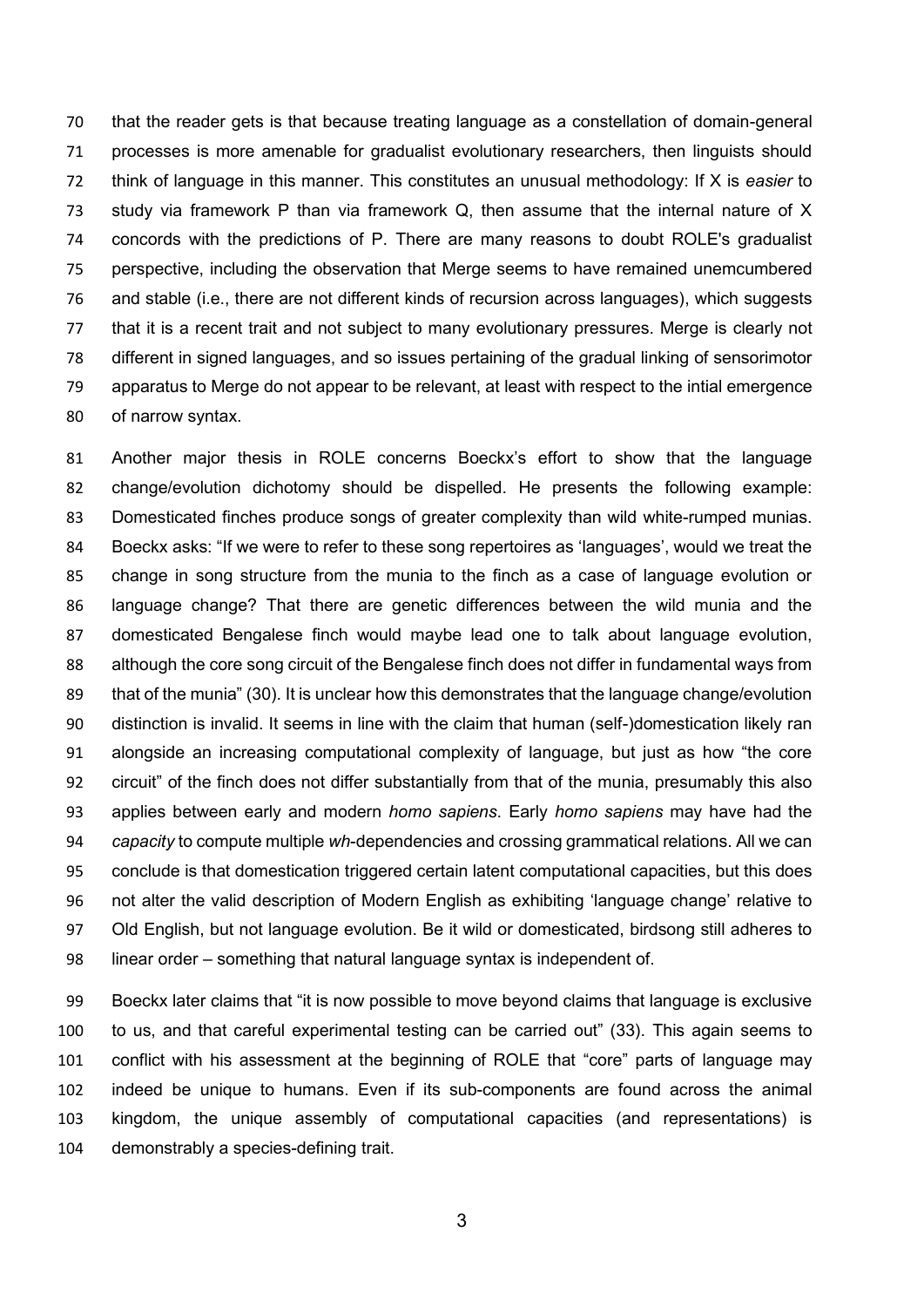ROLE reviews some recent comparative research, "from birds to bats to baboons", aiming to show that many features of the faculty of language (broadly construed) can be found in non- humans. Counter-claims (i.e., that birds cannot compute long-distance and hierarchically organized filler-gap dependencies, or that baboons are not sensitive to subjacency) are termed "tedious" by Boeckx (7). He notes: "I do not find this [language change/evolution] dichotomy particularly useful, and believe that a continuum of cognitive biases that interact with changing communicative conditions from which language-readiness emerges, shaping the range of grammars acquired, is a more adequate stance."

 This talk of "continuums" and "spectrums" and the like is, of course, vogue and intuitive, but ROLE does not offer a convincing rebuttal to the more traditional, simplistic assumption that there is something human-specific about natural language syntax that may or may not be composed of a constellation of generic neural processes, but which nevertheless seems to have emerged relatively suddenly.

 The above is reflective of a more general move that Boeckx executes throughout ROLE: When he is faced with a direct conceptual obstacle or possible rebuttal, he appears to deny that the opposing camp even exists. He uses this to dismiss (and not engage or negotiate with) numerous forms of criticism: Narrow vs. Broad faculty of language? An illusion. Language change vs. language evolution? A tedious, mainstream false dichotomy. Yet, readers of ROLE are never presented with convincing arguments against these apparently illusory constructs – they are simply stipulated as "tedious" or not "particularly useful".

 ROLE also contains some unmotivated claims about the Minimalist Program. Boeckx claims that the Minimalist Program has come to an end – that "the program as a whole may indeed have been (at best) premature". The goal of positing as few language-specific architectural and computational foundations as possible seems to be something that Boeckx endorses throughout his book, and yet he distances himself from the minimalist account of evolution, which "must be wrong", he states, providing us only "very briefly" with his reason: "[I]t is wrong because it disregards the comparative evidence ('only us'), it fails to appreciate the multi-level approach required to link genotype and phenotype (claiming that a single mutation yields the simple, atomic operation "merge"), it keeps the discussion at the logical level, without attempting to even sketch a plausible path to testing it, and does not engage with the many lessons coming from the great discoveries in paleo-sciences over the past decade" (9).

Since this is the core of ROLE's critique, these arguments will be assessed one by one.

 Consider first the claim that the most prominent minimalist model of evolution (crucially, not the only one) "is wrong because it disregards the comparative evidence". There is no comparative evidence to consult with respect to the major components of narrow syntax; the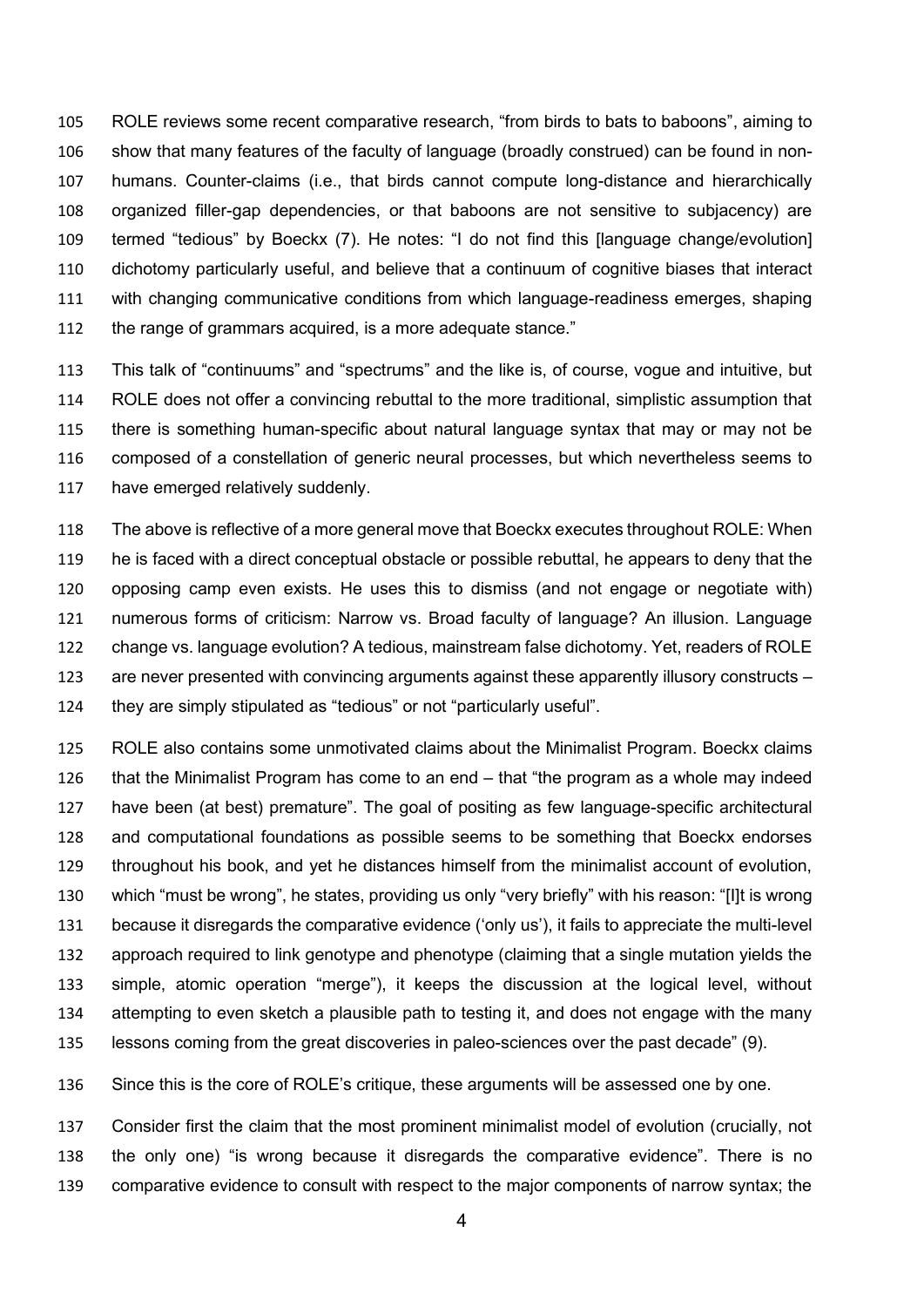argument is a straw man. Boeckx disapproves of the rather Old Testament-style and perhaps even, in the current climate, somewhat reactionary belief that non-human animals "are non-linguistic creatures" (10), yet nowhere does he provide any reasons to assume otherwise.

 What about the claim that minimalism "fails to appreciate the multi-level approach required to link genotype and phenotype"? The "single mutation" model is not incompatible with a "multi- level" approach; that is, if linguists acknowledge that genes do not code for "the labeling algorithm" or "head movement". A "single mutation" account would still, of course, require a series of linking hypotheses connecting genes to epigenetic modification (epigenome), signalling pathways (organome), codes for development and assembly (toponome), neural populations and brain areas (cytome), neural wiring (connectome), neural inter-areal activity (dynome), and all the way up to linguistic computations (cognome), stepping over some other important levels of organization and complexity. Boeckx does not deny this explicitly. Binary set-formation is a discrete computation – there are no "multi-level" stages to it. You either have Merge or you don't (Berwick & Chomsky 2019). As biologists such as John Maynard Smith and Eörs Szathmáry have shown, major evolutionary transitions are assuredly possible, with the idea that a small neural rewiring yielded a consequent dramatic computational expansion not being unreasonable, as Richard Dawkins (2015: 382) has noted.

 What Boeckx finds most compelling about generative linguistics is the earliest results pertaining to the Chomsky hierarchy, the necessity to posit forms of nested and crossing dependencies, and the consensus that "natural languages are both strongly and weakly mildly context-sensitive" (14). Is Boeckx therefore wholly against the idea that human beings have some species-unique properties? Apparently not quite. Though he dismisses language as a candidate, he instead argues that "brain changes giving rise to our globular skull, use of complex symbiotic tools like the bow and arrow, and some aspects of figurative art are fairly good bets in my current opinion" (10) for constituting species-unique attributes. It seems we are to believe that what distinguished Robin Hood from the animals of Sherwood Forest was not his knowledge of language, but rather his archery skills. More worringly, the Chomsky hierarchy makes reference to linearity and concatenation, yet as Berwick and Chomsky (2019) note: "Merge-based systems do not even appear in the hierarchy, and anything concluded from the study of the Chomsky hierarchy is totally irrelevant to the evolution of Merge-based systems".

 Boeckx then claims that "[e]volutionary considerations invalidate certain theoretical frameworks that fail to come to grips with the 'complex dynamical system' nature of language". Why is a Merge-based computational system that is optimized for efficient structure-building, and that emerged discretely and relatively rapidly in evolutionary time, incompatible with being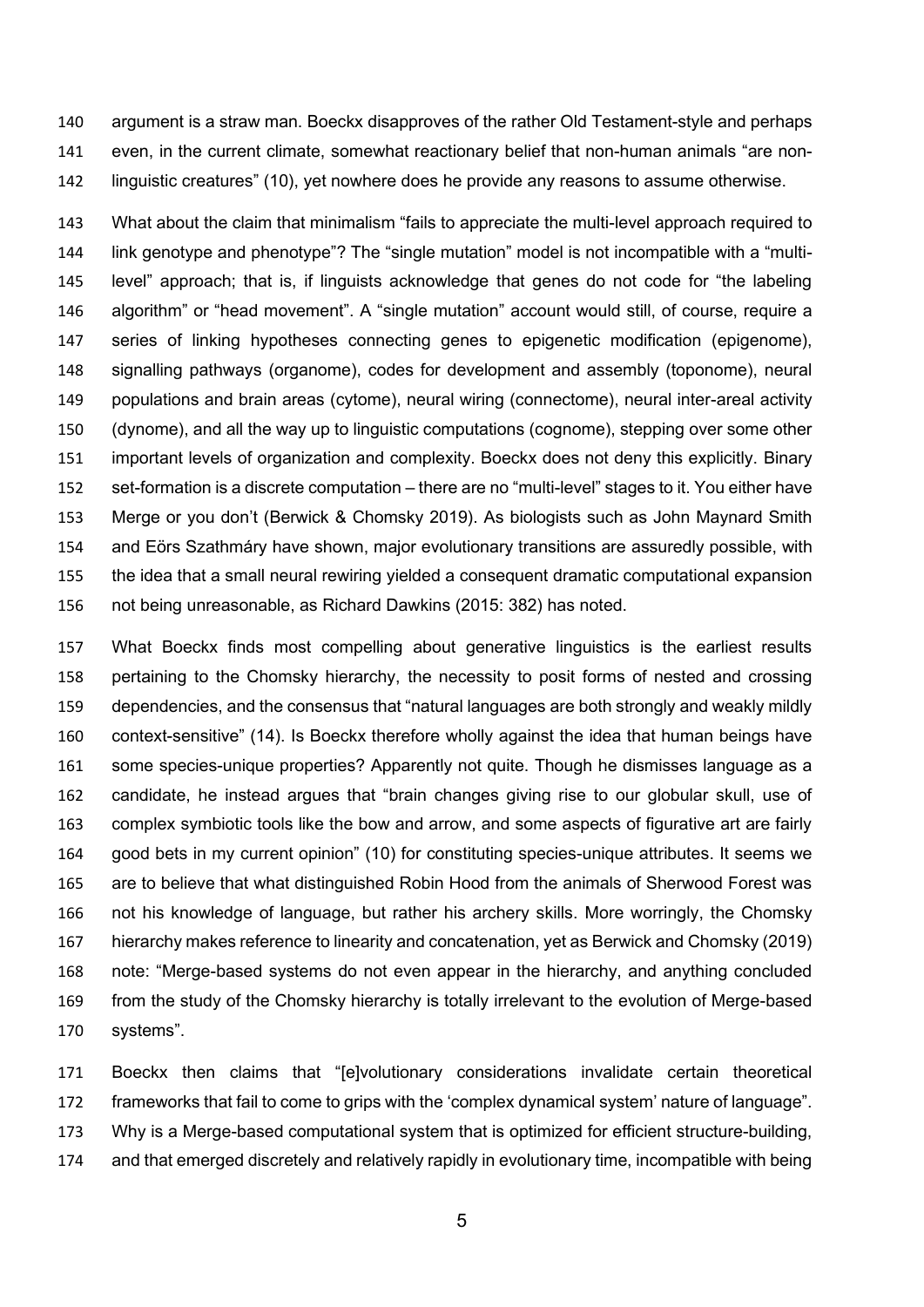embedded inside a broader scientific framework capable of modelling a "complex dynamical system"? There is no clear reason, and Boeckx provides none.

 Boeckx seems right to note that "phenotypic novelty is largely reorganizational", and that "novelty arises from the combination of generic mechanisms, whose collective effects give rise to what appears to be *de novo* characters". Crucially, however, the narrow faculty of language can still be a coherent concept even if it is ultimately assembled via wholly generic sub- systems of neural computation (as argued in Murphy 2020). What is claimed to be "narrow" and species-unique is the computational capacity. Minimalist syntacticians are not necessarily tied to the idea that human syntax cannot be assembled via a multitude of domain-general components. More generally, we should recall that the very notion of *species-unique* traits is far from unusual. These are, of course, necessary even to demarcate distinct species, as is commonly done, yet for Boeckx the human capacity for language is not a clear enough demarcation. This may seem trivial to some readers, but recall that even in the late nineteenth and early twentieth centuries the idea that language constituted a species-distinct phenotype was not widely entertained.

 There is also something of a tension in ROLE between Boeckx's insistence that we should boil down language sufficiently so as to render it potentially commensurable with neurobiology, and his parallel insistence that we should doubt "narratives focused on 'component parts', like Berwick and Chomsky's about a syntactic operation like 'Merge' being *the* basic property that adds content to FLN" (20, emphasis his). It is quite difficult to imagine a language faculty without Merge. It is surely a major "component part". There are many potential, and exciting ways to ground Merge in neurobiology and evolution, which Boeckx does not cite or discuss, and which seemingly render his thesis more problematic.

 As a means of laying out an alternative framework, Boeckx first discusses the "phonological continuity" hypothesis, or the well-established claim that "phonological processes can be captured by finite-state machinery" (20) and are deeply grounded evolutionarily. The flip side of this argument is that natural language syntax exhibits *discontinuity*, with humans exhibiting either a categorically distinct computational machinery, or a considerably higher propensity to construct hierarchical tree-structures. In contrast, Boeckx tries to argue that syntax and phonology "exhibit a higher degree of continuity" than typically assumed (21). In defence of his claim, Boeckx cites Thomas Graf's work showing that when we consider syntax as involving computations over sets of trees, and not strings, then a finite-state automaton can suffice. Yet Boeckx omits a crucial detail: While the computational machinery may be similar (a positive step towards the minimalist approach, we might add), the level of featural complexity between the atoms of phonology and the atoms of syntax-semantics differ in major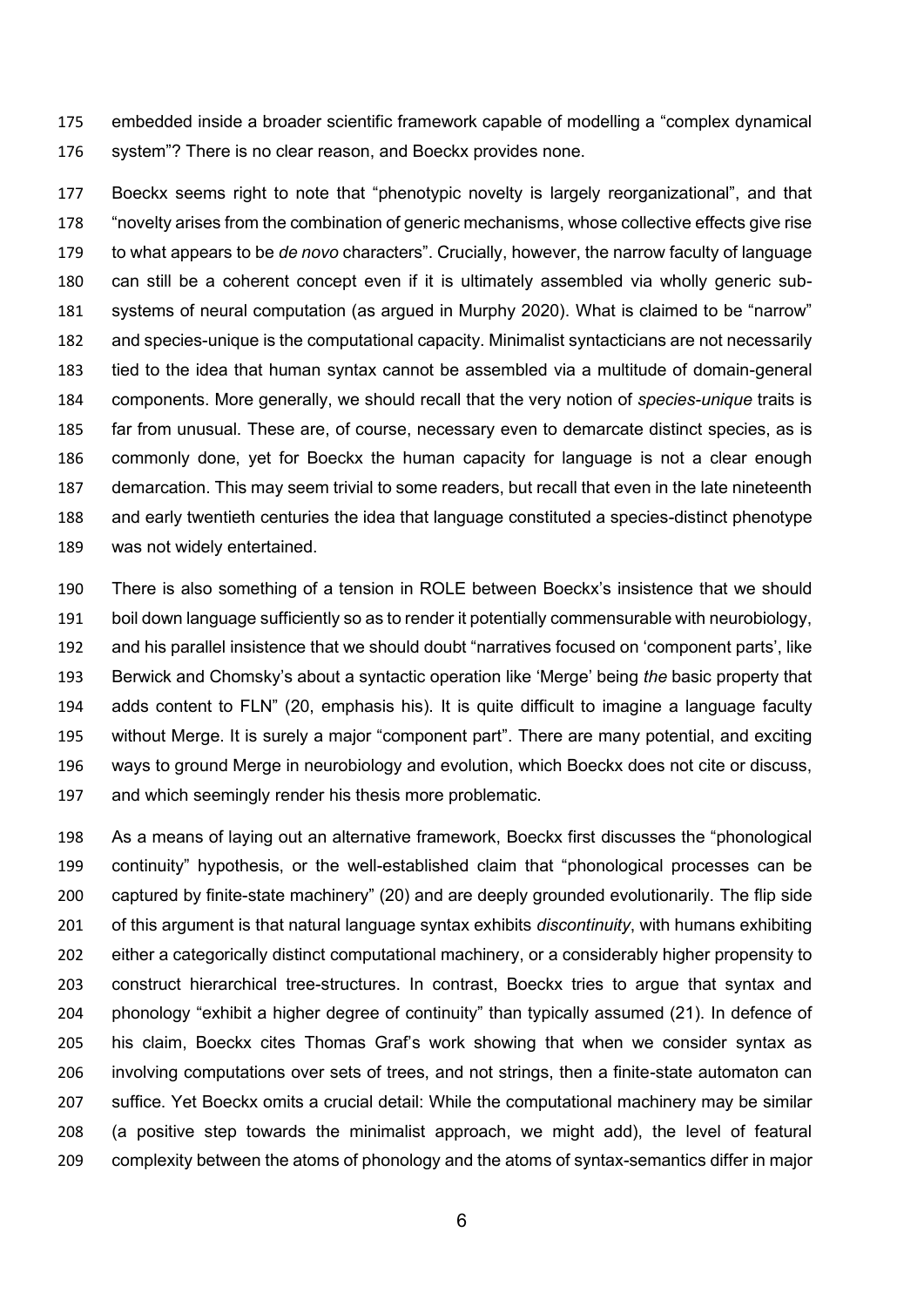ways. So there remains much discontinuity for syntax – and ultimately, so long as there remains *any* discontinuity (no matter how small) then the discontinuity hypothesis remains intact. What's more, Boeckx sidesteps a major presupposition of his thesis, that syntax exploits sets, not strings. This remarkable fact about syntax, and its potential origins, conceptual format and neurobiological basis, is not touched upon in ROLE. Boeckx briefly conjectures about hierarchical tree-structures: "I think [these] predated the emergence of *sapiens*" (23). No elaboration is provided.

 ROLE emphasizes that interdisciplinary work typically benefits all fields involved, and that linguists should venture into neighboring domains, allowing linguistics to return to an original goal of generative grammar of using language not simply to explore technical issues of the English tense system, but to use it as a window into the human condition. Yet, throughout the text we are provided with critical comments about generative grammar that are often inaccurate. Boeckx says: "Over the years, talk of optimization, efficiency, etc., which occupied center stage in the early days of the program, has been replaced by a focus on evolutionary considerations. If such considerations lead to an impasse, the program as a whole may indeed have been (at best) premature" (9). However, "talk of optimization" is very much still at the heart of current minimalist thinking. Pitting "efficiency" considerations *against* "evolutionary considerations" is also not accurately reflective of current discussion. Both of these considerations have often complemented each other, but are also discussed in the literature in wholly independent terms. Boeckx later concludes that if linguists developed biologically plausible models, then "there would be a lot less [discussion] about physical laws in language design" (41).

 ROLE provides no reason why minimalist discussions of optimized computational machinery is incompatible with biology. Conversely, nor are we told why Boeckx's gradualist account of the evolution of syntax can have no place for such concerns of computational efficiency. We are also given no concrete rebuttal of earlier ideas espoused by Boeckx. There is a clear discontinuity between Boeckx's earlier writings and his current position in ROLE, but little clarity with respect to which pieces we are supposed to pick up, and which pieces we are supposed to leave behind.

## **References**

 Berwick, R.C., & Chomsky, N. (2019). All or nothing: No half-Merge and the evolution of syntax. *PLoS Biology* 17(11): e3000539.